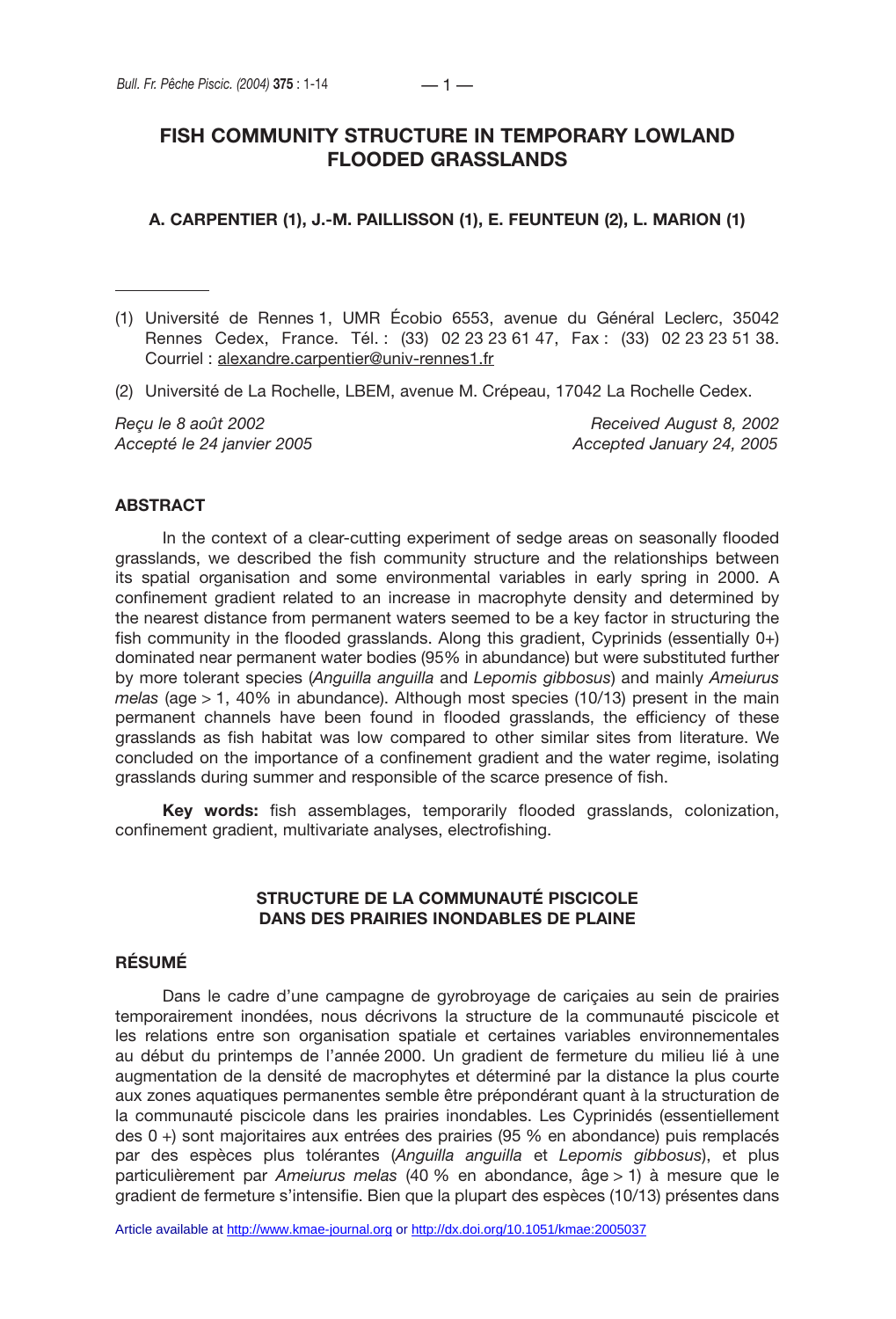les milieux permanents aient été recensées dans les prairies inondables, l'utilisation de ces prairies comme habitat par les poissons est restée faible comparativement à ce qui est décrit dans d'autres sites semblables. Nous concluons sur l'importance d'un gradient de confinement et du régime hydraulique, responsables de l'isolement des prairies pendant l'été et de la pauvreté du peuplement piscicole.

**Mots-clés :** peuplement piscicole, prairies inondables, colonisation, gradient de confinement, analyses multivariées, pêche électrique.

## **INTRODUCTION**

Temporary aquatic habitats such as tidal marshes, backwaters or floodplains are known to be of importance as nursery areas and/or spawning grounds for many fish species both in marine areas (TALBOT and ABLE, 1984; LEFEUVRE *et al.,* 1999; LAFFAILLE *et al.,* 2000) and in fresh waters (e.g. COPP and PENAZ, 1988; POIZAT and CRIVELLI, 1997). These ecological functions are rather well documented for marginal habitats and tidal freshwater marshes or salt marshes (WEINSTEIN, 1979; ROZAS and ODUM, 1987; MC IVOR and ODUM, 1988; SCHLOSSER, 1995), but only a few papers concern seasonally flooded marshes (SNODGRASS *et al.,* 1996; POIZAT and CRIVELLI, 1997; BABER *et al.,* 2002).

Seasonally flooded habitats are often characterised by good feeding and growth conditions for most fish species (NECKLES *et al.,* 1990). Furthermore, the shallowness of these areas is not suitable for most large piscivorous fishes and provides some protection for coarse fish (MC IVOR and ODUM, 1988; SCHLOSSER, 1995). This advantage is balanced by the occurrence of specialised fish-eating birds such as Ardeidae, which exert a significant predation (KUSHLAN, 1976a), especially in confined areas (FEUNTEUN and MARION, 1994; MARION *et al.,* 2000). Moreover, during the dry season, as the water level decreases, high mortality rates may occur for fish trapped in isolated water bodies (KUSHLAN, 1976a, b; CAPONE and KUSHLAN, 1991). Therefore, the degree of connection between temporary and permanent habitats determines the accessibility, the functions and the efficiency of these habitats for fish (SCHLOSSER, 1982; SNODGRASS *et al.,* 1996; POIZAT and CRIVELLI, 1997).

In the present paper, we first report data on the fish community structure in seasonally flooded grasslands in the Loire estuary (Grande Brière, France) in early spring in 2000. Restoration programs have been recently conducted here to counteract the landscape closure by tall helophytes, caused by the abandonment of traditional human activities since the second part of the 20<sup>th</sup> century (see study area section). Clear-cutting experiments of sedge areas were conducted to favour the return of cattle grazing. This management measure provided an opportunity to describe the fish community in these formerly sedge beds turned into grasslands. We also tested the effect of several environmental factors on the spatial organisation of the fish assemblage. These preliminary results on the functions (from the size class study) and the efficiency (according to the distance gradient) of these new grasslands for the fish community were discussed and compared to previous fish data collected in some permanent waterbodies of the Grande Brière marshes.

#### **STUDY AREA**

The Grande Brière Mottière is a large wetland (7 000 ha) originally belonging to the Loire estuary floodplain (France 47°22'N, 02°11'W, Figure 1). In the past, the tidal influence was limited by a natural rocky sill, resulting in a wide oligohaline to freshwater area. Since the last transgression (8 000 BP), peat lands developed there and large reed or sedge beds progressively colonized the whole surface. Grande Brière marshes were for a long time exploited for peat and were used as a natural navigation passage between Guérande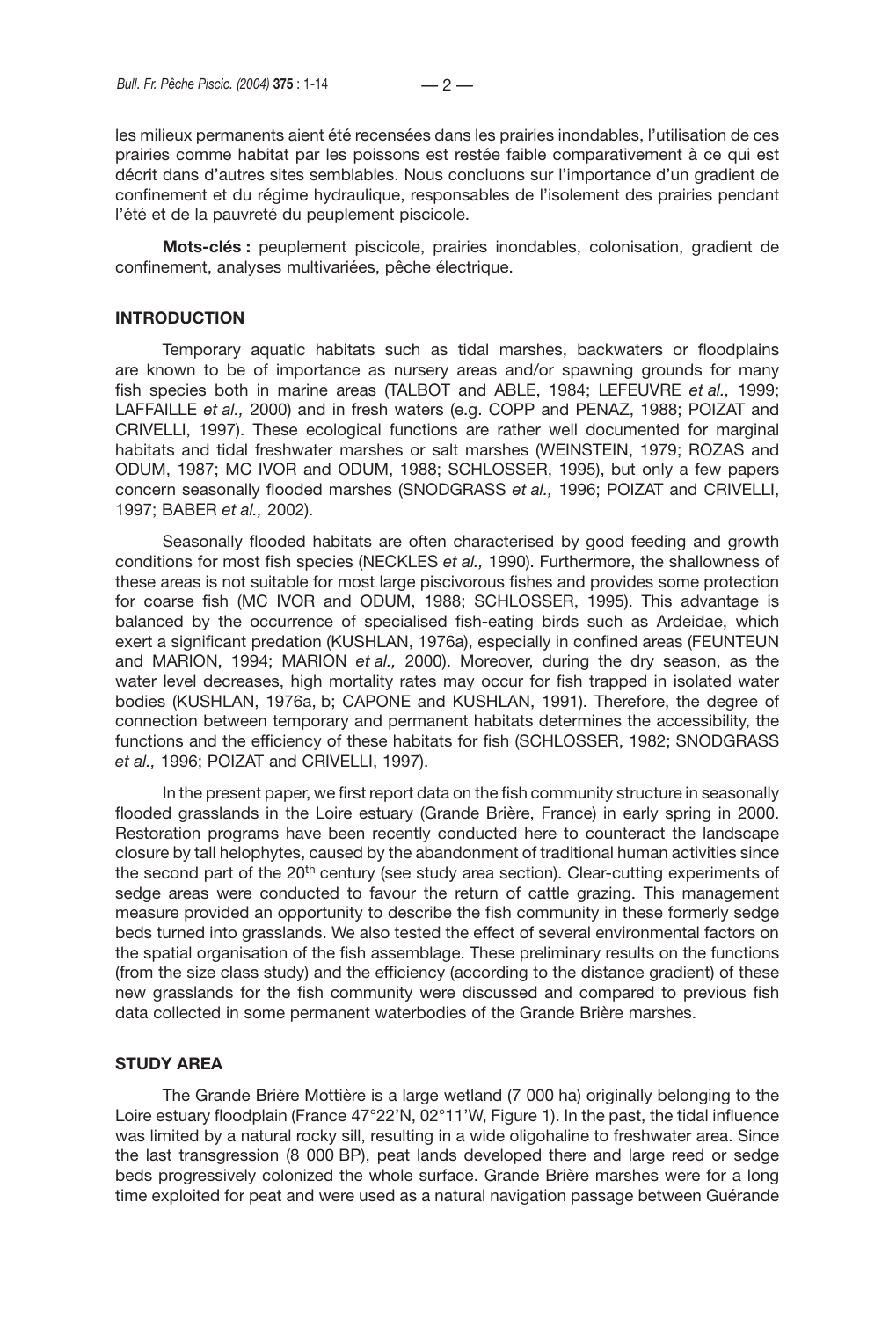saltpans and the Loire River for the salt trade. These activities created a permanent water body composed of a dense network of 2 to 15 m wide ditches (400 km) and ponds created by peat extraction for fuel. Another important activity was cattle and horse farming: when the water level receded at spring time, more than 3 000 cattle and horses used to be stocked there to graze the reed beds, which were progressively replaced by *Glyceria fluitans* and *Agrostis stolonifera* grasslands. A set of sluices was built at the end of the 19<sup>th</sup> century at the outlet of the marsh in order to control the water levels and to prevent marine incursions into the marsh. Recently, in the second part of  $20<sup>th</sup>$  century, peat extraction and cattle grazing were progressively abandoned, leading to a decrease of surfaces of grassland and permanent water (decrease from 80% in 1940 to 15% in 1980 of the total area for grasslands, from 700 ha in 1948 to 270 ha in 1980 of permanent water areas). This change in human activities has played a great role in the decrease of the biodiversity (BERNARD and ROLLAND, 1990; EYBERT *et al.,* 1998). In order to mitigate this trend, several restoration programs have been initiated in the past twenty years.

The study took place in three sedge bed areas (G1, G2 and G3 covering respectively 15, 20 and 40 ha), which were experimentally rotavated in 1997 (Figure 1). For facility, these areas will be named grasslands in the text although it is not totally true from a botanical point of view. They are surrounded by sedge and reed beds and are connected to permanent waters (close ditches) by few openings dug in banks formed by settling of materials stemming from clearance operations. Whereas banks isolate well grasslands from adjacent ditches, the openings which are about 20 cm higher than the mean level of



#### **Figure 1**

**Description of the Grande-Brière marsh including the studied flooded grasslands connected to permanent waters (close ditches) by few openings (stars) dug in banks (white lines) formed by settling of materials stemming from clearance operations.**

#### **Figure 1**

**Description des marais de Grand-Brière incluant les prairies inondables étudiées connectées au milieu permanent (douves voisines) par quelques dépressions (étoiles) creusées dans les bourrelets de curage (lignes blanches).**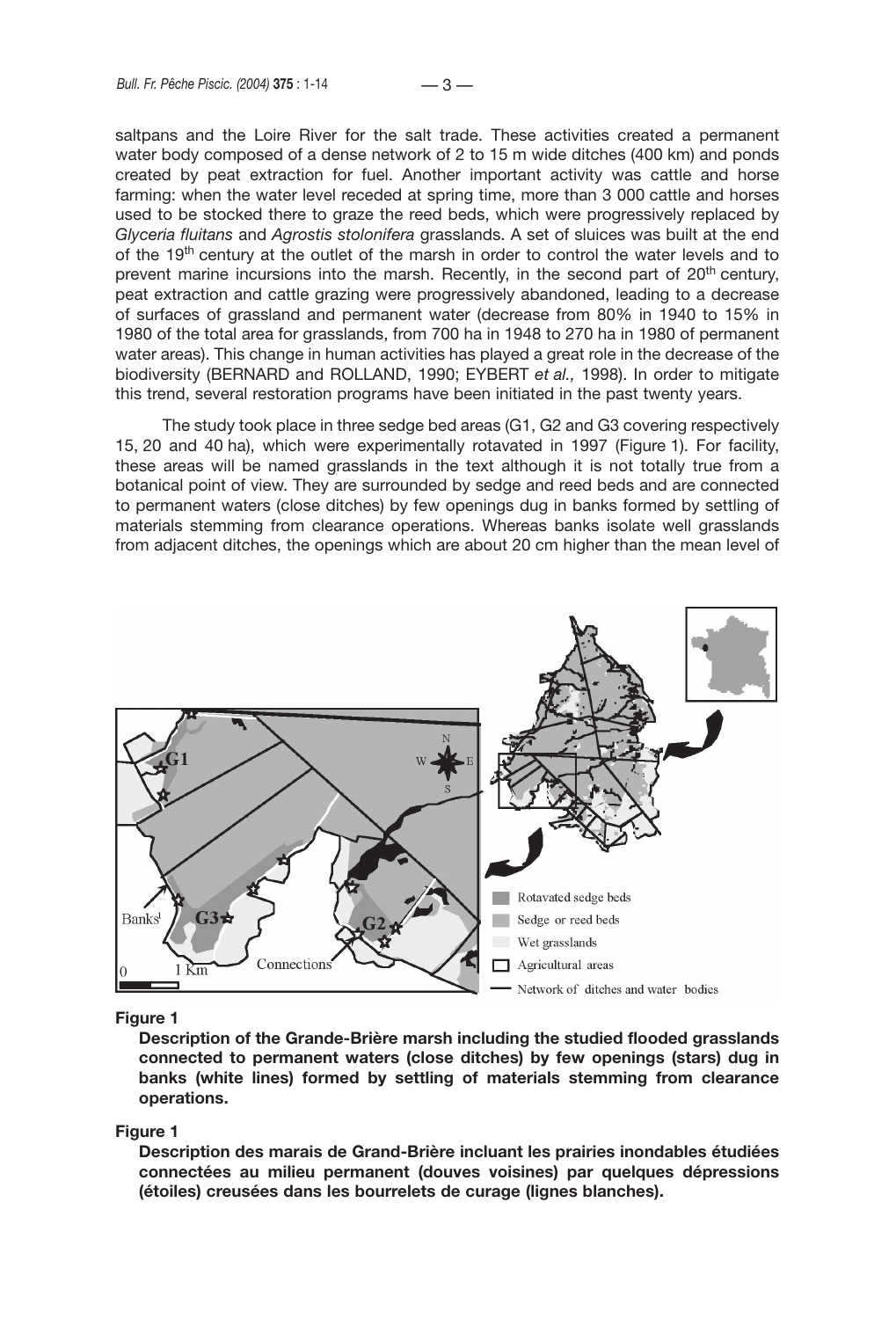



**Fluctuations du niveau d'eau sur les prairies.**

the grasslands allow fish exchange between flooded grasslands and ditches according to the water regime. Generally, like in 2000, the highest water level occurred in winter (from 50 to 70 cm) and then progressively fell until the grasslands became dry in summer (Figure 2). The access to and the suitability of temporary habitats are low from mid-May when a threshold of 15 cm water over connections is recorded preventing fish exchanges with permanent water due to ground unevenness. In early spring, a dense uniform aquatic vegetation cover occurs in grasslands, composed of submerged macrophytes and filamentous algae. A few deeper artificial peat extraction pools occur but they are rapidly isolated from the ditch network during spring.

## **MATERIAL AND METHODS**

#### **Fish sampling**

Fish sampling was conducted in early spring (21-24 March) when most fish species are active (water warming), before the grassland isolation period. Fishing was conducted in the morning (8:00-13:00) using an electro-fishing apparatus (EFKO F.E.G. 8000) providing a fully rectified, triphase AC of 300 to 600 V and until 30 A. The point abundance sampling (PAS) was used (NELVA *et al.,* 1979), this sampling strategy being chosen because it is well adapted to shallow waters and is effective for all species and most life stages (ROUSSEAU *et al.,* 1985; NELVA, 1988; HUTAGALUNG *et al.,* 1997). A 30 cm diameter anode was used as a good compromise for fish sampling since most 0+ fish were over 40 mm length at this period, knowing that a small diameter anode (10- 15 cm) is efficient for fish larvae (> 10 mm) (COPP and PENAZ, 1988; GARNER, 1997) and larger anodes (40 cm diameter) are generally used for large fish (e.g. PERSAT and COPP, 1989). A total of 184 stations (43, 57 and 84 stations respectively in G1 (15 ha), G2 (20 ha) and G3 (40 ha)) were carried out randomly in the grasslands in order to cover the whole accessible area and notably to relate fish data with a distance gradient between ditches and flooded grasslands (see the next section). There were no fundamental differences in the sampling effort according to grasslands (ratio between station numbers and accessible area). Station numbers are related to values recommended by COPP and GARNER (1995) and GARNER (1997) for between-site comparisons in species composition. The sampling method was applied by throwing the anode from a non-motorized boat to a distance of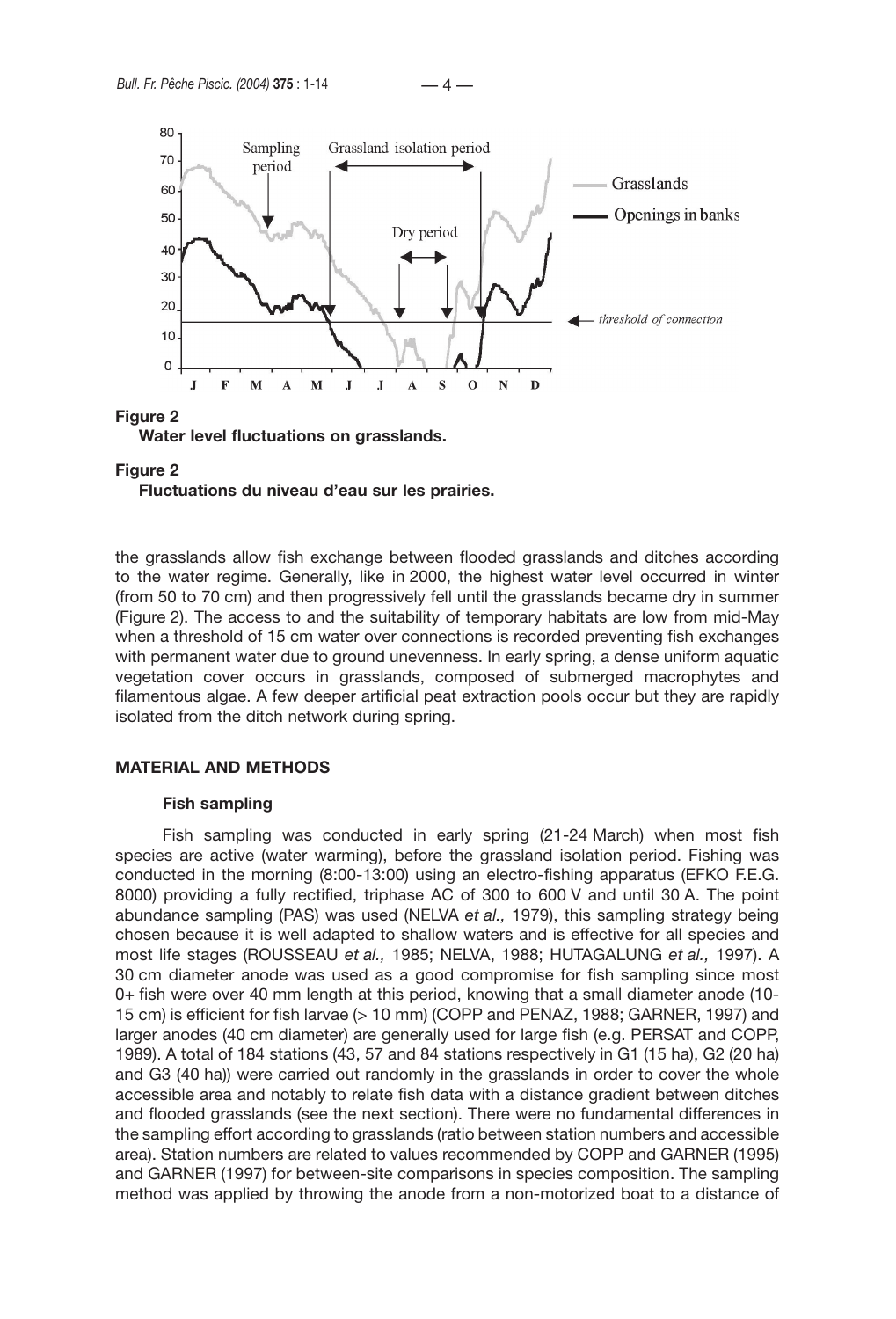5 to 10 m before collecting shocked fish to reduce disturbance, each spot sample being furthermore separated by a minimum of 50 m. Fish were identified to species, measured to the nearest millimetre and immediately returned to water. *Abramis bjoerkna* and *Abramis brama* were grouped and always considered together since juveniles were not reliably identifiable in the field.

### **Environmental variables**

For each station, we measured three environmental variables: water depth (cm), aquatic vegetation cover (mainly *Ceratophyllum* spp., *Myriophyllum* spp. and *Enteromorpha*  spp.) defined in four classes (scattered vegetation (0-25% coverage), medium (25-50%), dense (50-75%) and fully coverage (75-100%)) and distance to the nearest connection with a permanently flooded ditch defined in four classes (0-10 m, 11-30 m, 31-50 m and  $>$  50 m). The substrate nature was not used since it was relatively homogeneous (peat) and was composed of plant debris and a thin mud layer. The water temperature was very stable (14  $\pm$  1°C) and was not used in the analysis.

#### **Data analysis**

Measures of species diversity were calculated for the fish communities of each grassland including specific richness, Shannon diversity index and Equitability (Ecolostat software, GUILLORY, 1999). Differences in relative abundance of fish species in the community of the three grasslands were tested using Spearman rank correlation (Systat 9, SPSS, 1998). The same statistical procedure was used to test changes in relative abundance of the fish species according to the distance gradient (four classes) when data of the three replicates (G1, G2, G3) were combined.

Ordination analysis with the direct gradient technique of the canonical correspondence analyses (CCA) was performed to investigate the association of the fish community to the set of environmental variables and to identify habitat variables contributing to spatial segregation of fish species. This method chooses the ordination axes on the basis of species and environnemental data and displays locations for sites (stations) and species (weighted averages) in ecological space assuming a Gaussian-type response to environmental gradients (arrows) (TER BRAAK, 1986, 1996). The CCA was tested using a Monte Carlo permutation test ( $n = 500$  random permutations). The multivariate procedure was performed with CANOCO (version 4.51, TER BRAAK and SMILAUER, 2003).

## **RÉSULTS**

A total of 709 fish belonging to 10 species and 7 families were collected (Table 1). Species richness ranged from 7 (G3) to 8 (G1/G2), the difference between the three grasslands resulting in the capture of one individual of *Gambusia affinis* in G1 and 2 individuals of *Perca fluviatilis* in G2. Shannon diversity index seemed higher in G2 (2.40) than in G1 (2.01) and G3 (1.76). Similar results were found for Equitability: 0.79 in G2 and 0.63 and 0.67 respectively in G3 and G1. However there were no fundamental changes in the significance of relative abundance of fish species according to replicates (Spearman rank correlations,  $0.899 <$  rs  $< 0.986$ , p = 0.05). Globally, when data of the three grasslands were combined, fish were caught in a total of 71 stations (38.6% of total stations sampled). Number of species varied from 1 to 4 species according to stations and 40 of them had only one species. The four Cyprinid species caught in flooded grasslands largely dominated the community (87.8% in abundance) despite their relatively low occurrences (5.4-12.0%, Table I). Conversely, the occurrence of *Ameiurus melas* was the highest (17.4%) despite low number of individuals (6.6% in abundance). *Esox lucius*, *Anguilla anguilla* and *Lepomis gibbosus* were scarce. Cyprinids were essentially represented by 0+ fish (44-124 mm), *Ameiurus melas* and *Esox lucius* mainly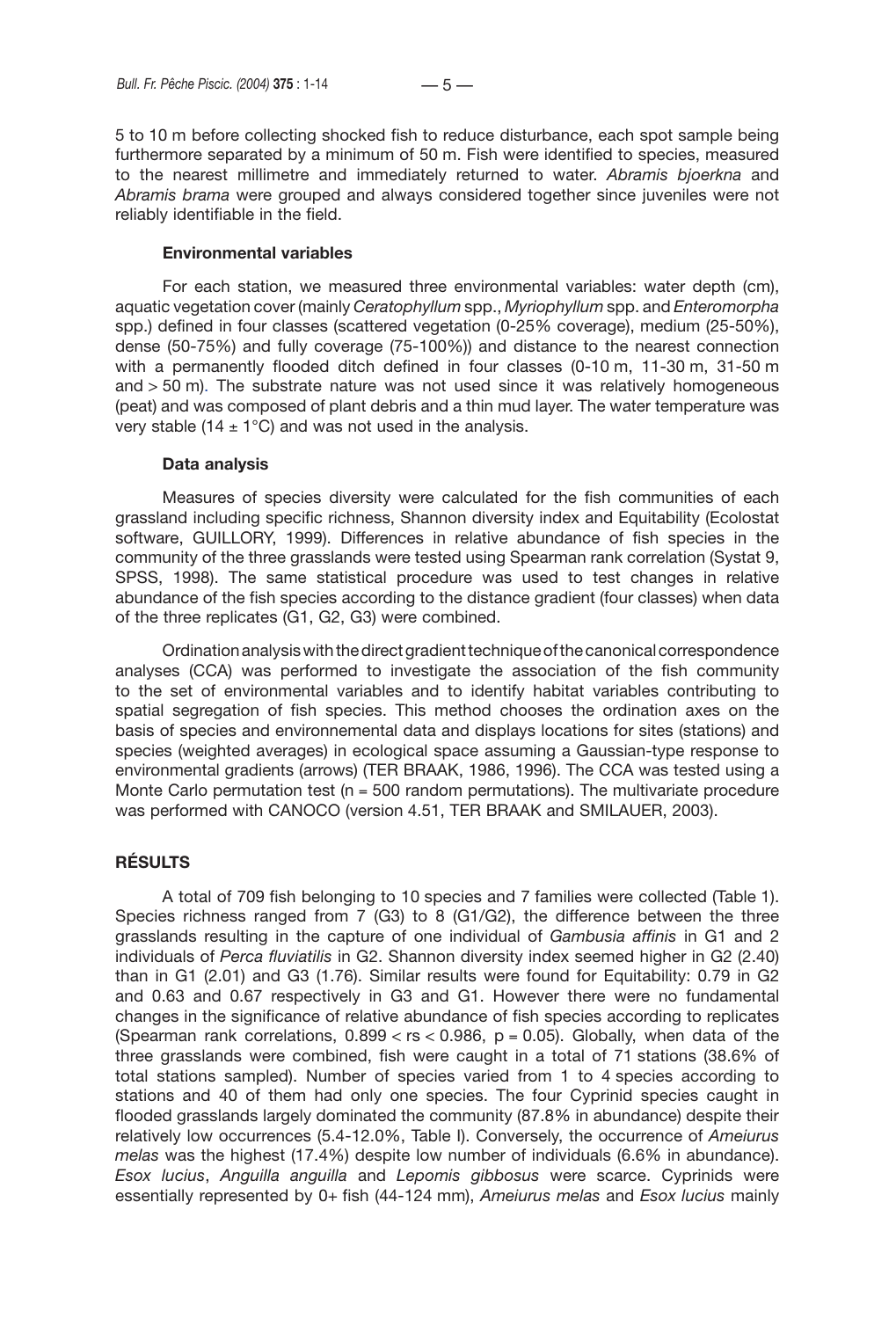### **Table I**

**List of species caught in seasonally flooded grasslands from Brière in March 2000. Common and scientific name, code species, number and occurrence are given for each species. Data of the three grasslands (n** = **184 stations) were combined (see results section).**

#### **Tableau I**

**Liste des espèces capturées dans les prairies inondables de Brière en mars 2000. Le nom scientifique, le nom commun, le code, l'abondance et l'occurrence sont donnés pour chaque espèce. Les données des trois prairies (n = 184 stations) ont été regroupées (voir la partie résultats).**

| Family        | Scientific name                      | Common<br>name | Code<br>species | Number | ℅<br>Occurrence |
|---------------|--------------------------------------|----------------|-----------------|--------|-----------------|
| Anguillidae   | Anguilla anguilla                    | Eel            | ANAN            | 14     | 6.5             |
| Ictaluridae   | Amejurus melas                       | Catfish        | AMME            | 46     | 17.4            |
| Cyprinidae    | Rutilus rutilus                      | Roach          | <b>RURU</b>     | 174    | 9.2             |
|               | Scardinius<br>erythrophtalmus        | Rudd           | <b>SCER</b>     | 189    | 12.0            |
|               | Abramis brama<br>Abramis<br>bjoerkna | <b>Breams</b>  | ABBR &<br>ABBJ  | 260    | 5.4             |
| Esocidae      | Esox Iucius                          | Pike           | <b>ESLU</b>     | 6      | 3.3             |
| Poeciliidae   | Gambusia affinis                     | Mosquito fish  |                 | 1      | 0.5             |
| Centrarchidae | Lepomis<br>gibbosus                  | Pumpkinseed    | LEGI            | 17     | 8.2             |
| Percidae      | Perca fluviatilis                    | Perch          |                 | 2      | 0.5             |

by age > 1 fish (87% of individuals > 110 mm for *Ameiurus melas* and 385-505 mm for *Esox lucius*), and *Anguilla anguilla* and *Lepomis gibbosus* by all age classes (149-689 mm and 26-128 mm respectively).

The species-environment correlations were 0.60 and 0.41 respectively for the first two axes of the CCA. The first two eigenvalues displayed 15% of the total inertia (total variance in species abundance data), and 96% of the variance in the weighted average of the species with the environmental variables. The Monte Carlo test for the first and all axes were significant ( $p < 0.001$ ). Figure 3 is not very faithful in displaying the observed abundances, but highly faithful in displaying the fitted abundance values, weighted averages of fish species. It can be deducted from the figure, that fish species arranged mainly along a distance gradient from permanent habitats associated with an increasing vegetation cover (correlation coefficients with the CCA axis  $1 = 0.88$  and 0.48 respectively). Cyprinid species (*Rutilus rutilus*, *Scardinius erythrophtalmus* and *Abramis brama/Abramis bjoerkna*) were recorded mainly in stations close to permanent habitats poorly vegetated and *Anguilla anguilla*, *Ameiurus melas* and *Esox lucius* were caught in stations further from permanent habitats with dense vegetation. The second axis reflecting a water depth gradient (correlation coefficient with the CCA axis  $2 = 0.97$ ) was less informative since it only distinguished *Lepomis gibbosus* from the other fish species.

Consequently, as seen in Figure 4, the relative abundances of fish species near permanent water bodies were significantly different from those recorded further away in the grasslands. Only two significant correlations were found for 0-10/11-30 m and 11- 30/31-50 m classes. The proportion of Cyprinids decreased from 95.1% (0-10 m) to 24.4%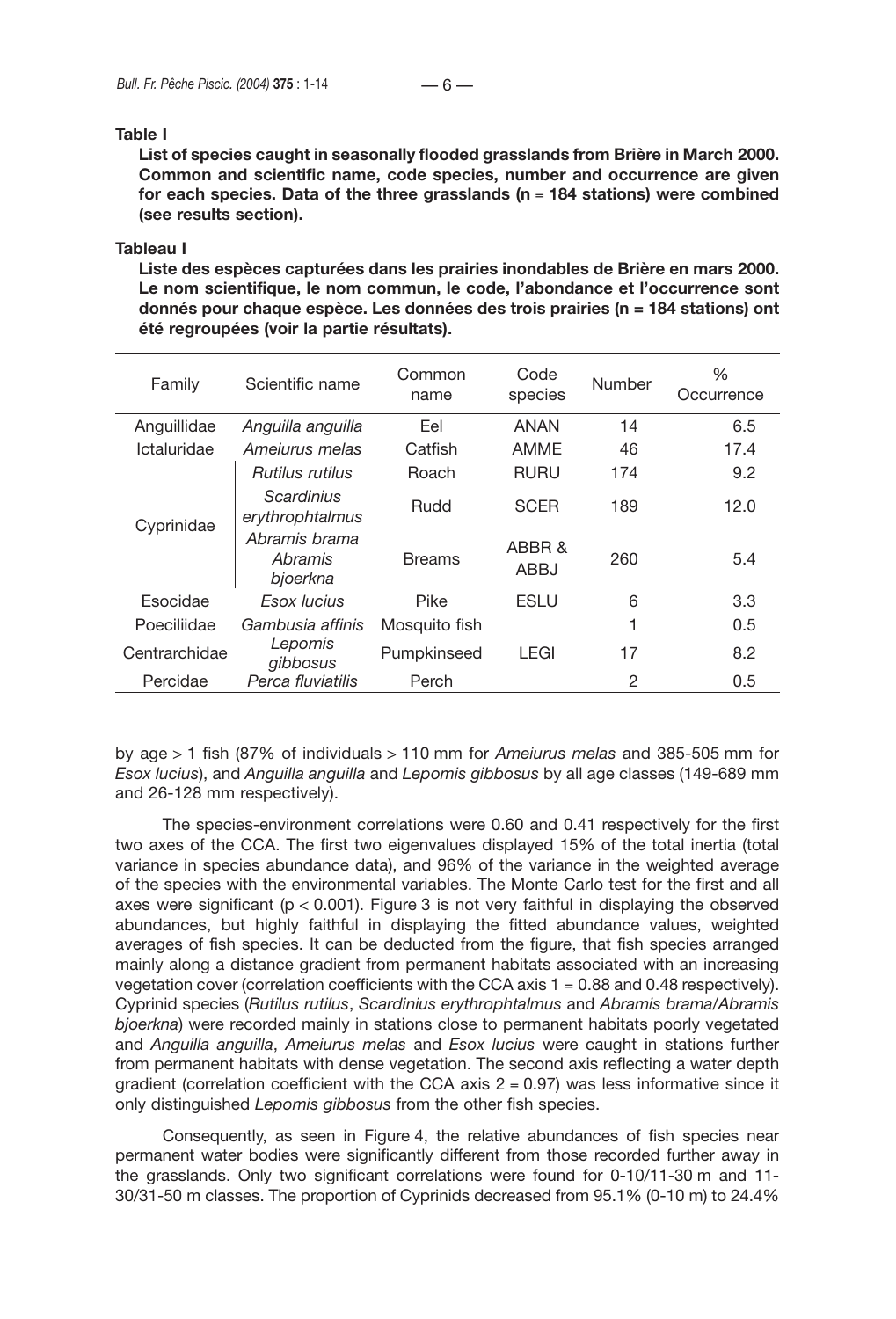

**Results of the Canonical Correspondence Analysis on the contingency table (stations-species abundance) showing station scores (open circles) and species scores (closed triangles) along environmental gradients (arrows). Full species names are given in Table I. WD: water depth, VC: vegetation cover and DC: distance to the nearest connection.**

#### **Figure 3**

**Résultats de l'Analyse Canonique des Correspondances sur le tableau de contingence (abondance des espèces par stations) montrant la position des stations (cercles vides) et espèces (triangles noirs) le long de gradients définis par les variables environnementales (flèches). Les noms complets des espèces sont reportés dans le tableau I. WD : hauteur d'eau, VC : couverture végétale et DC : distance au canal le plus proche.** 

(> 50 m) in abundance whereas mainly *Ameiurus melas* increased from 2.6 to 40.0%. At the same time, the number of fish caught strongly decreased from  $14.0 \pm 10.5$  fish per station in the 0-10 m zone to 0.4  $\pm$  0.1 fish per station in the  $>$  50 m zone (Figure 5). Moreover, fish age > 2 which represented a tiny proportion near permanent water bodies (1.4%) increased progressively with distance and were the most abundant at the > 50 m zone (37.8%).

## **DISCUSSION**

The flooded grasslands can be considered as unpredictable habitats for fish species as a result of the seasonal character of flooding and limited possibilities of fish movement via connections to permanent water bodies according to the water regime.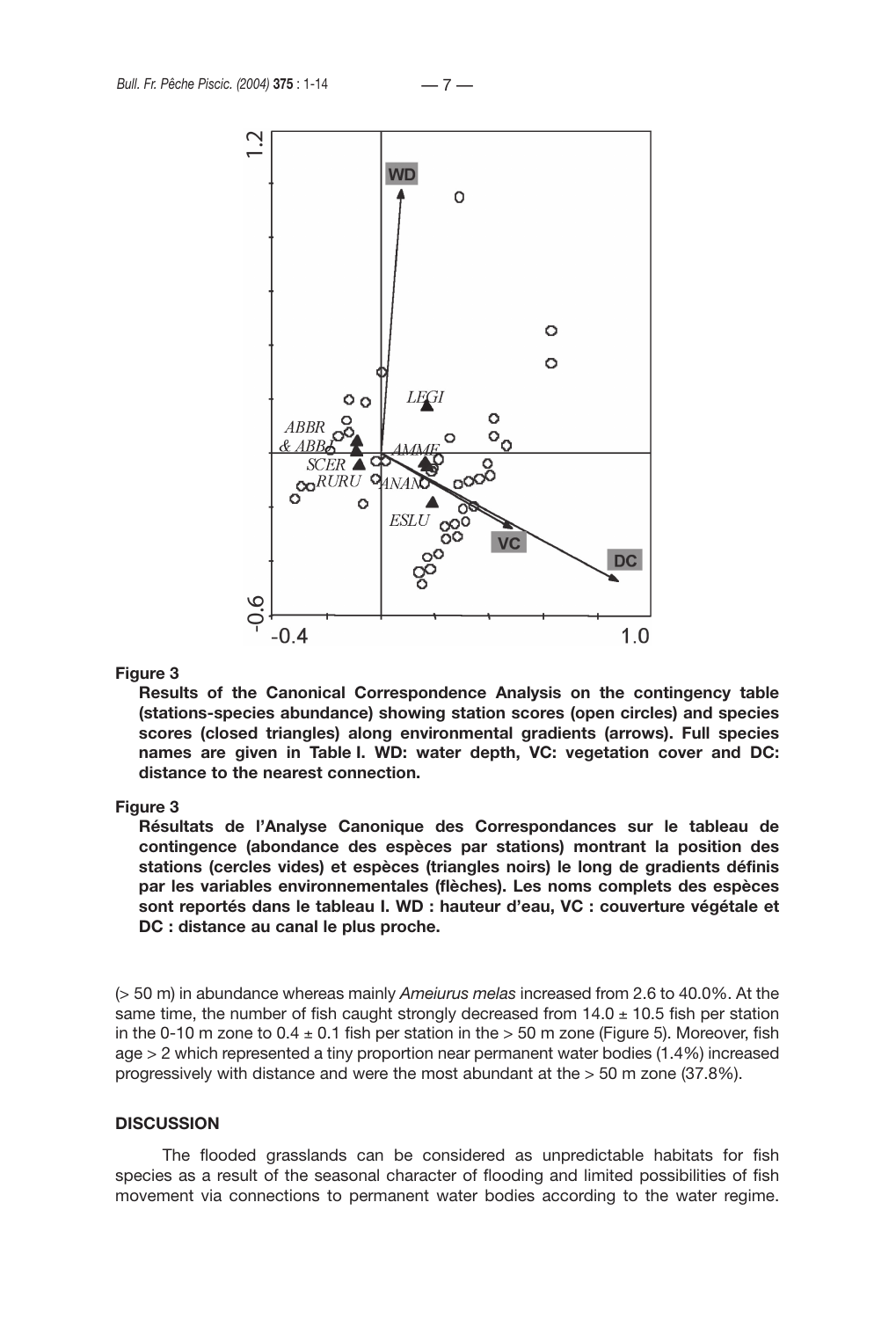



**Abundance of fish species (expressed in %) according to the distance gradient between permanent waters and temporarily flooded grasslands. A letter code was attributed to each distance class and must be read as following: distance classes with the same letter are not significantly different at p** < **0.05 from pair wise comparison in Spearman Rank tests. The number of fish and stations sampled (in brackets) was given for each distance class.**

### **Figure 4**

**Abondance des espèces de poissons (exprimées en %) en fonction du gradient de distance entre les eaux permanentes et les prairies inondables. A chaque classe de distance est attribué un code lettre qui s'interprète comme suit : les classes de distance ayant une lettre identique ne sont pas significativement différentes à p** < **0,05 selon la comparaison de rang deux à deux de Spearman. Le nombre de poissons et de stations échantillonnées (entre parenthèses) est donné pour chaque classe de distance.** 

However, the comparison of the fish community composition recorded in 2000 within temporarily flooded grasslands with those of previous studies conducted in several permanent water bodies of the same wetland (EYBERT *et al.,* 1998) shows that 10 of a total of 13 fish species occur in temporary flooded grasslands. *Cyprinus carpio, Tinca tinca* and *Zander lucioperca* were not recorded in the present study. Moreover, relative abundance of common species differed significantly between both habitats (Spearman rank correlation,  $rs = 1.05$ ,  $p > 0.05$ ). The role of these temporary habitats as spawning, refuge and feeding grounds for fish species and the degree of colonization may explain the differences recorded with permanent areas.

#### **The functional role of temporarily flooded grasslands**

The temporary character of flooded grasslands limits the time of colonization by fish and prevents most of them from completing their entire life cycle (spawning, growing and feeding stages). Because of habitat constraints due to the water regime and the biology of each fish species, a limited number of age classes was noted for most of species,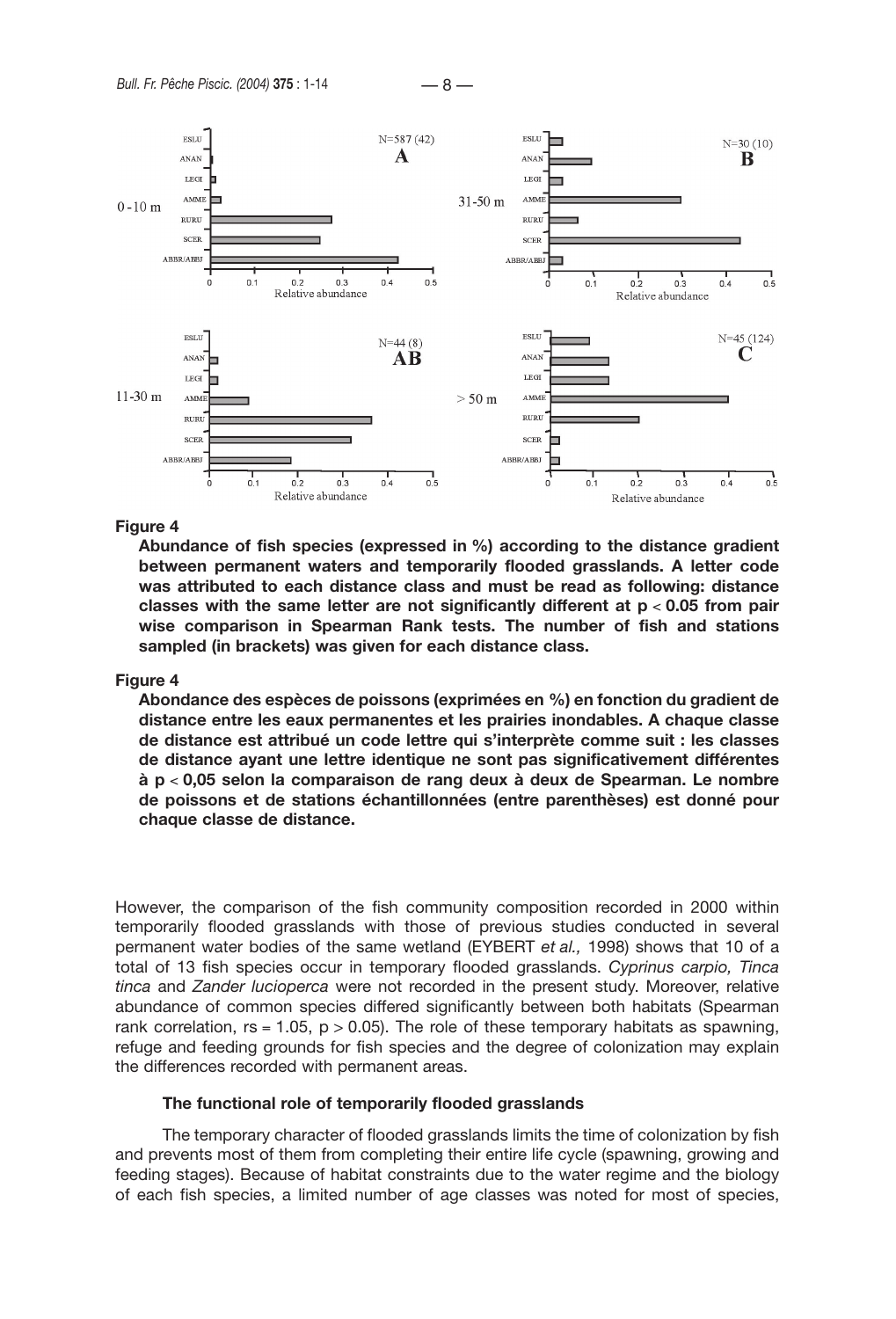

**Abundance of each age class of fish (expressed as %, histograms) and abundance (mean with 95% confidence interval) of fish per station (solid line with squares) according to the distance gradient between permanent waters and temporary flooded grasslands. The number of stations was given for each distance class with the number of stations without fish indicated in brackets.**

#### **Figure 5**

**Abondance des différentes classes d'âge de poissons (histogrammes exprimés en %) et abondance globale par station (courbe moyenne avec un intervalle de confiance à 95 %) en fonction du gradient de distance entre les eaux permanentes et les prairies inondables. Le nombre de stations est donné pour chaque classe de distance avec entre parenthèses celles pour lesquelles aucun poisson n'a été capturé.** 

except for *Ameiurus melas* and mainly *Lepomis gibbosus*. These latter non-indigenous species and nest guarder spawners are more tolerant and not dependent on water depth, but greatly prefer a dense vegetation cover (THIERO YATABARY, 1981; GRENOUILLET, PONT and OLIVIER, 2000). *Ameiurus melas* age > 1, which is dominant in the present study, is known to inhabit a wide range of ecosystems, from deep oxbows (COPP, 1989; GOZLAN *et al.,* 1998; BERREBI-DIT-THOMAS, 1999) to shallow isolated ponds (THIERO YATABARY, 1981; DECLERCK *et al.,* 2002). The high colonization capacity of exogenous species (BABER *et al.,* 2002) may explain their adaptative success and importance in fish communities. In our case, only non-indigenous species (*Ameiurus melas* and *Lepomis gibbosus*) colonize the major parts of the flooded grasslands. Cyprinids, which are supposed to use these flooded grasslands as refuge and feeding areas, were mainly present near connections with permanent areas. SNODGRASS *et al.* (1996) found similar results in isolated wetlands, stating that in severely perturbed habitats, fish assemblage structure depends more on colonization rates than on biotic interactions or size and complexity of habitats. Nevertheless, as shown by HOHAUSOVA, COPP and JANKOVSKY (2003), floodplain fish species are able to change their location relative to the main channel between night and day. As nighttime were not investigated in this study, it is possible that fish change their location in temporary flooded-grasslands. In the present study, *Anguilla anguilla* and *Esox lucius* were present at very low abundance and these grasslands might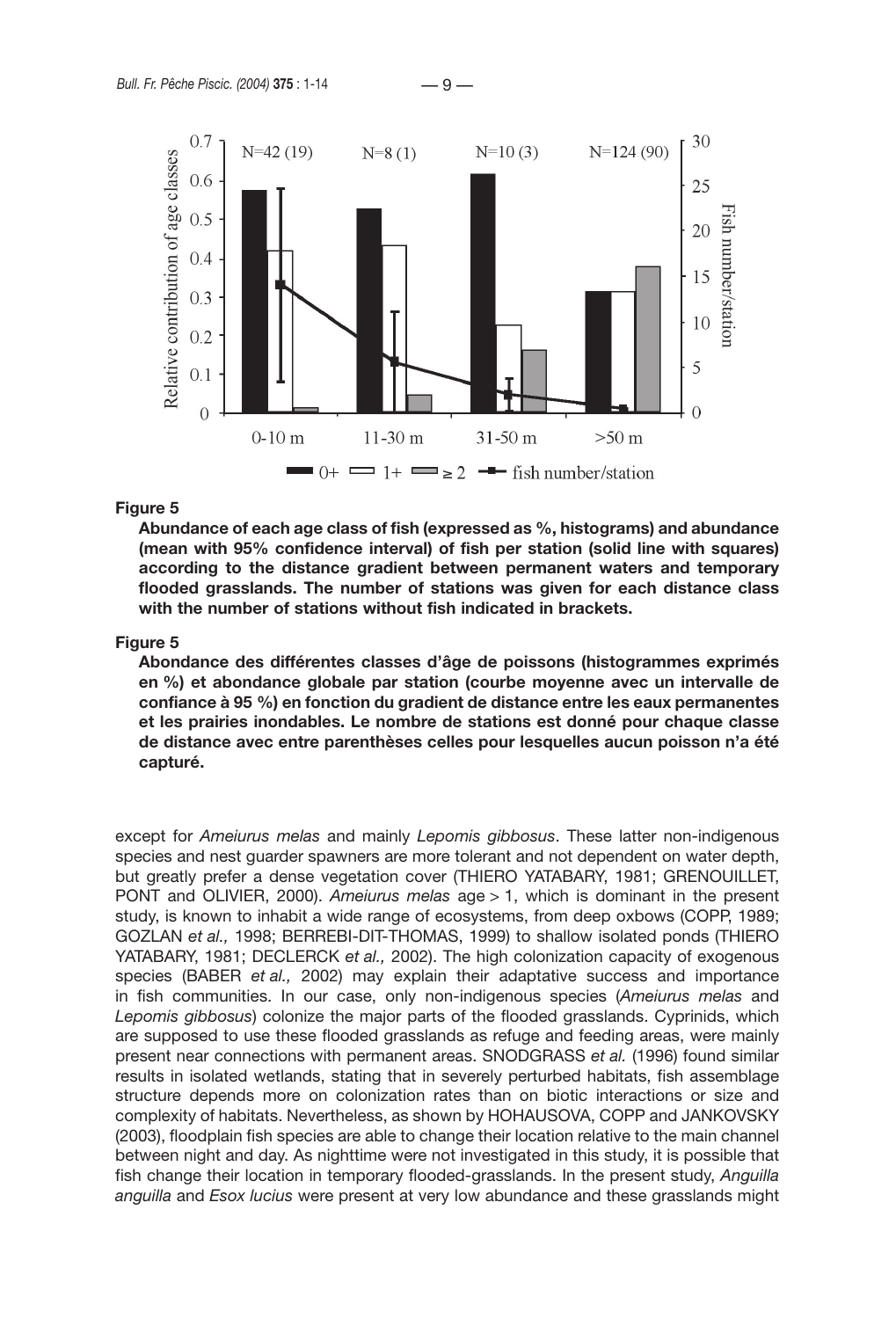not play their role of spawning ground for early spawners like *Esox lucius* (CASSELMAN and LEWIS, 1996; LE LOUARN and FEUNTEUN, 2001) and of nursery/ feeding area for opportunistic species like *Anguilla anguilla* (FEUNTEUN *et al.,* 1999, 2000). This latter species has the capacity to move over land between water bodies when feeding or habitat quality become unsuitable (BAISEZ, 2001).

### **Confinement gradient between permanent and temporary habitats and efficiency of flooded grasslands as fish habitat**

First mentions on the biological functions of flooded areas were made by ANTIPA (1928) who hypothesized that fish production in floodplain rivers is directly proportional to the intensity and duration of inundation. Afterwards, BOTNARIUC (1967) and KUSHLAN (1976b) showed the impact of the seasonal fluctuation in water level on fish community composition but also on other aquatic organisms. Our study described different patterns and intensities of colonization of temporary flooded grasslands by fish probably depending on a gradient of distance from connection to permanent waters. Most young fish stay in the 0-50 m zone from the permanent areas and are progressively replaced by fish  $>$  age 1 becoming dominant in the > 50 m zone. At the same time, dense vegetation was relatively constant far away from connections and seemed to prevent colonization by fish and especially young fish. In this context, the water level characterised by small changes within the flooded grasslands represented only a secondary factor in the spatial distribution of fish species contrarily to results found in some other related studies in different systems: tidal marshes (ROZAS and ODUM, 1988), stream pools (CAPONE and KUSHLAN, 1991), backwaters (GRENOUILLET, PONT and OLIVIER*,* 2000), artificial submersible dykes (NICOLAS and PONT, 1995) but also in comparable seasonally flooded marshes (POIZAT and CRIVELLI, 1997). Consequently, changes in the fish community described here occurred along a confinement gradient defined by the distance from permanent waters: young Cyprinidae are progressively replaced by mainly age > 1 Esocidae, Ictaluridae, Anguillidae and Centrarchidae in waters farthest away from connections with permanent waters. In the same way, MARIANI (2001) reported that the patterns of spatial fish distribution in coastal lagoons reflected a confinement gradient in the ecosystems studied. In the present study, the high degree of isolation recorded in the flooded grasslands (62% of stations were not colonized by any fish) rapidly limited the efficiency of these habitats for the fish community of permanent waters.

Fish population densities are often low in such habitats indicating either a strong dispersal or aggregative behaviour of the fish community (CRIVELLI, 1981; PONT *et al.,*  1991). The present adverse conditions thus did not favour an optimum use of these seasonally flooded habitats and led to a strong dispersal of fish populations. Moreover the water regime did not provide connections for a long period, since the flooded grasslands were completely isolated from permanent habitats from mid-May. Only most tolerant species such as *Ameiurus melas, Anguilla anguilla* and *Lepomis gibbosus* would be able to survive in the isolated pools. In this way, nursery functions for Cyprinidae would only be fulfilled in a reduced part near connections with permanent waters and spawning functions only for most tolerant species with strong risk of trapping as grasslands dried out.

These findings are relevant to "connectivity" concepts (AMOROS and ROUX, 1988; AMOROS and BORNETTE, 1999), which have been mainly studied in French rivers (*e.g.* NICOLAS and PONT, 1995), and in the Danube delta and tributaries (*e.g.* TOCKNER *et al.,*  1999; HOHAUSOVA, 2000; HOHAUSOVA, COPP and JANKOVSKY, 2003). Connectivity rather than surface area of floodplains explained the presence of fish and depended on a natural water regime determining successional pattern and habitat heterogeneity (TOCKNER, *et al.,* 1999). Moreover, connectivity governs fish biodiversity and functional roles of flooded areas for different fish species (NICOLAS and PONT, 1995; HOHAUSOVA, 2000; HOHAUSOVA, COPP and JANKOVSKY, 2003).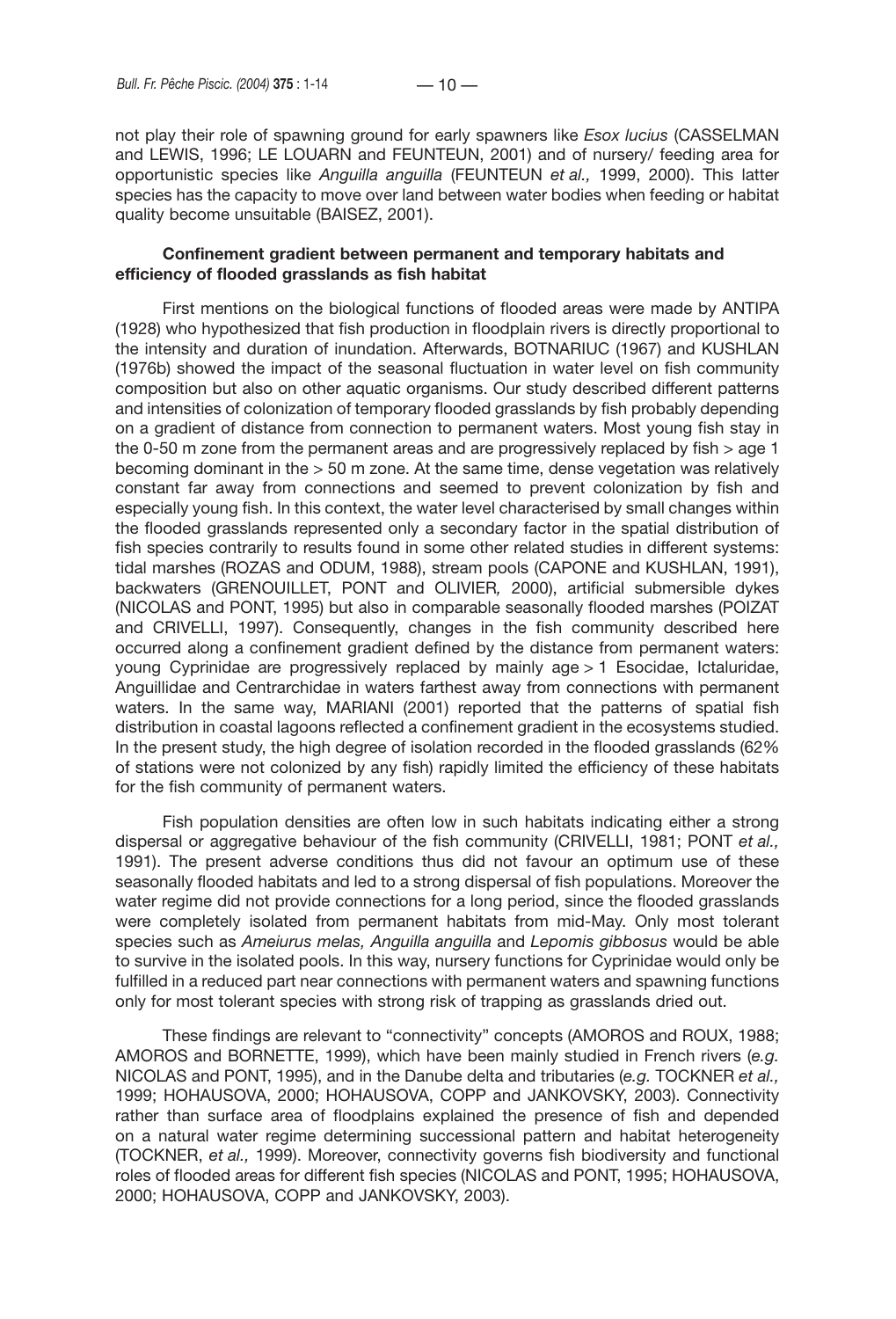### **CONCLUSION**

These preliminary results on the structure of the fish community in temporary flooded grasslands of the Grande Brière permit us to plan some environmental engineering management options of these habitats to take into account and improve their roles for fish species. We propose to conduct complementary studies on the roles of connectivity and water level management on fish and their habitats.

#### **ACKNOWLEDGEMENTS**

The authors wish to express their gratitude to J.-P. Damien et J.-P. Halgand for their help in the fieldwork and an anonymous referee for comments on an earlier draft of the paper. Dr. R. Britton made linguistic improvements of the manuscript. This work was supported by the Parc Naturel Régional de Brière, the University of Rennes 1 and the CNRS (UMR 6553 Écobio).

#### **REFERENCES**

- AMOROS C., ROUX A.L., 1988. Interaction between water bodies within the floodplains of large rivers: function and development of connectivity. Pp 125-130. *In*: K.F. SCHREIBER (ed.) Connectivity in Landscape Ecology. Proceedings of the 2<sup>nd</sup> International Seminar of the "International Association for Landscape Ecology". Münster.
- AMOROS C., BORNETTE G., 1999. Antagonistic and cumulative effects of connectivity: a predictive model based on aquatic vegetation in riverine wetlands. *Arch. Hydrobiol. Suppl., 115/3,* 311-327.
- ANTIPA G., 1928. Die biologischen Grundlegen und der Mechanismus der Fischproduktion in den Gewässern den unteren Donau. *Bull. Sect. Sci. Acad. Roumaine, 11,* 1-20.
- BABER M.J., CHILDERS D.L., BABBITT K.J., ANDERSON D.H., 2002. Controls on fish distribution and abundance in temporary wetlands. *Can. J. Fish. Aquat. Sci.*, *59*, 1441-1450.
- BAISEZ A., 2001. Optimisation des suivis des indices d'abondances et des structures de taille de l'anguille européenne (*Anguilla anguilla*, L.) dans un marais endigué de la côte atlantique: relation espèce habitat. Thèse de doctorat, Université de Toulouse III.
- BERNARD J.-Y., ROLLAND R., 1990. Restoration of the "Grande-Brière Mottière" marsh overhauling's project of the stretches of water. *Bull. Ecol.*, *21*, 15-19.
- BERREBI-DIT-THOMAS R., 1999. Le recrutement des communautés piscicoles dans les annexes hydrauliques de la Plaine de la Bassée (Seine). Thèse de doctorat, Université de Paris VI.
- BOTNARIUC N., 1967. Some characteristics features of the floodplain ecosystems of the Danube. *Hydrobiologia*, *8,* 39-50.
- CAPONE T.A., KUSHLAN J.A., 1991. Fish community structure in dry-season stream pools. *Ecology*, *72*, 983-992.
- CASSELMAN J.-M., LEWIS C.A., 1996. Habitat requirement of northern pike (*Esox lucius*). *Can. J. Fish. Aquat. Sci.*, *53 (suppl. 1)*, 161-174.
- COPP G.H., 1989. The habitat diversity and fish reproductive function of floodplain ecosystems. *Environ. Biol. Fish.*, *26*, 1-26.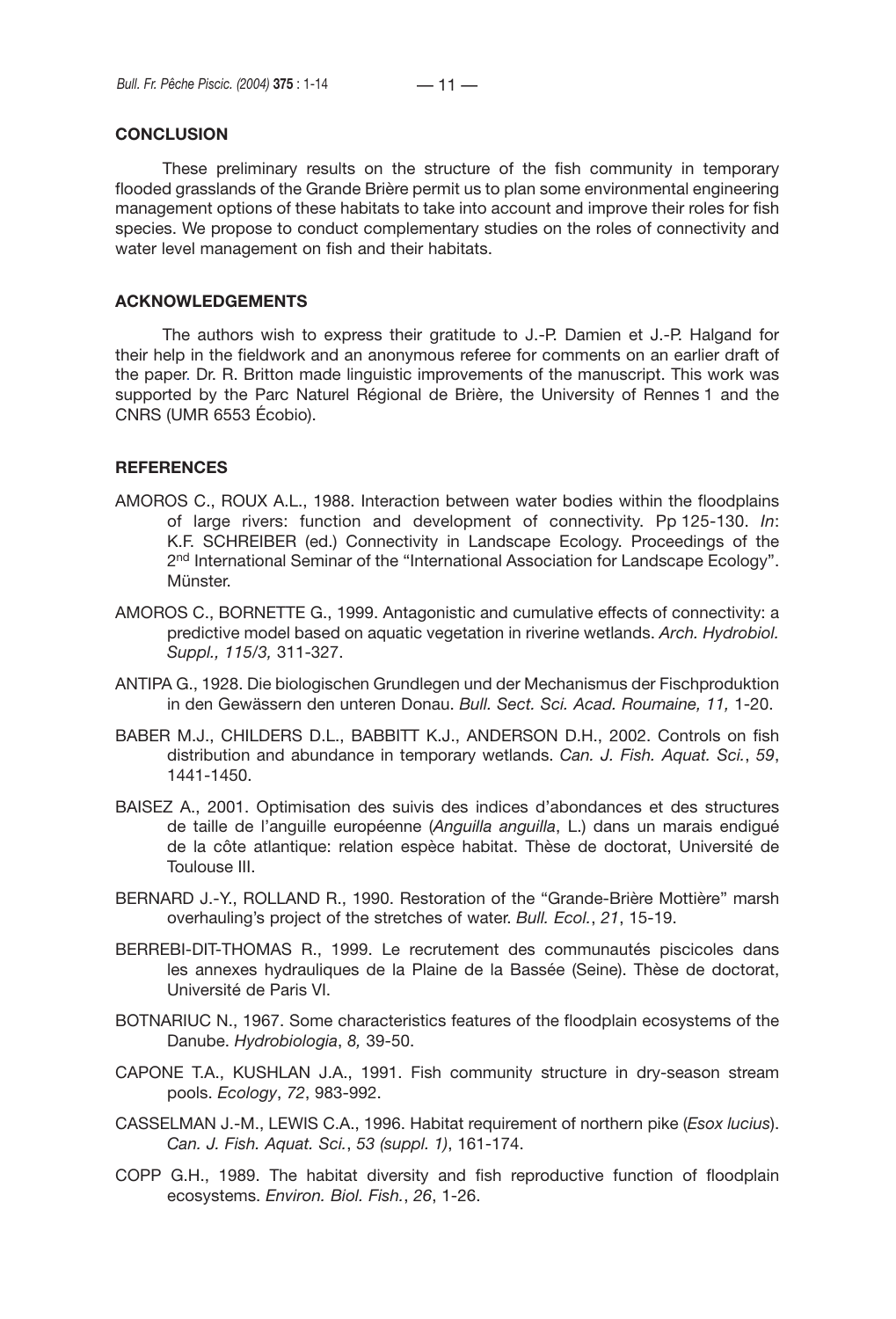- COPP G.H., PENAZ M., 1988. Ecology of fish spawning and nursery zones in the flood plain, using a new sampling approach. *Hydrobiologia, 169*, 209-224.
- COPP G.H., GARNER P., 1995. Evaluating microhabitat use of fish larvae and juveniles with Point Abundance Sampling. *Folia Zool., 44,* 145-158.
- CRIVELLI A., 1981. Les peuplements de poissons de la Camargue. *Rev. Ecol. (Terre Vie)*, *35*, 617-671.
- DECLERCK S., LOUETTE G., DE BIE T., DE MEESTER L., 2002. Patterns of diet overlap between populations of non-indigenous and native fishes in shallow ponds. *J. Fish Biol., 61,* 1182-1197*.*
- EYBERT M.C., BERNARD J.-Y., CONSTANT P., FEUNTEUN E., 1998. Réhabilitation des prairies inondables dans les marais briérons : évolution de la flore, des poissons et des oiseaux. *Gib. Faune Sauv., 15 (3)*, 999-1016.
- FEUNTEUN E., MARION L., 1994. Assessment of Grey Heron predation on fish communities: the case of the largest European colony. *Hydrobiologia*, *279-280*, 327-344.
- FEUNTEUN E., RIGAUD C., ELIE P., LEFEUVRE J.-C., 1999. Les peuplements piscicoles des marais littoraux de l'ouest de la France : un patrimoine à gérer ? *Bull. Fr. Pêche Piscic., 352*, 63-79.
- FEUNTEUN E., ACOU A., LAFFAILLE P., LEGAULT A., 2000. The European Eel (*Anguilla anguilla*, L.): prediction of spawner escapement from continental population parameters. *Can. J. Fish. Aquat. Sci.*, *57*, 1627-1635.
- GOZLAN R. MASTRORILLO S., DAUBA F., TOURENQ J.N., COPP G.H., 1998. Multiscale analysis of habitat use by  $0 +$  fishes during late summer in the river Garonne (France). *Aquat. Sci., 59*, 1-19.
- GARNER P., 1997. Sample sizes for length and density estimation of  $0 +$  fish when using point sampling by electrofishing. *J. Fish. Biol*., 50, 95-106.
- GRENOUILLET G., PONT D., OLIVIER J.-M., 2000. Habitat occupancy patterns of juvenile fishes in a large lowland river: interactions with macrophytes. *Arch. Hydrobiol.*, *149*, 307-326.
- GUILLORY V., 1999. Ecolostat, version B, Université de Rennes, France.
- HOHAUSOVA E., 2000. Exchange rate and small-scale movements of fish between a river and its backwater. *Arch. Hydrobiol.*, *147*, 485-504.
- HOHAUSOVA E., COPP G.H., JANKOVSKY P., 2003. Movement of fish between a river and its backwater: diel activity and relation to environmental gradients. *Ecol. Freshw. Fish.*, *12*, 107-117.
- HUTAGALUNG R.A., LIM P., BELAUD A., LAGARRIGUE T., 1997. Effets globaux d'une agglomération sur la typologie ichtyenne d'un fleuve : cas de la Garonne à Toulouse (France). *Ann. Limnol.*, *33*, 263-279.
- KUSHLAN J.A., 1976a. Wading bird predation in a seasonally fluctuating pond. *Auk*, *93*, 464-476.
- KUSHLAN J.A., 1976b. Environmental stability and fish community diversity. *Ecology*, *57*, 821-825.
- LAFFAILLE P., FEUNTEUN E., LEFEUVRE J.-C., 2000. Composition of fish communities in a European macrotidal salt marsh (the Mont Saint-Michel Bay, France). *Estuar. Coast. Shelf S.*, *51*, 429-438.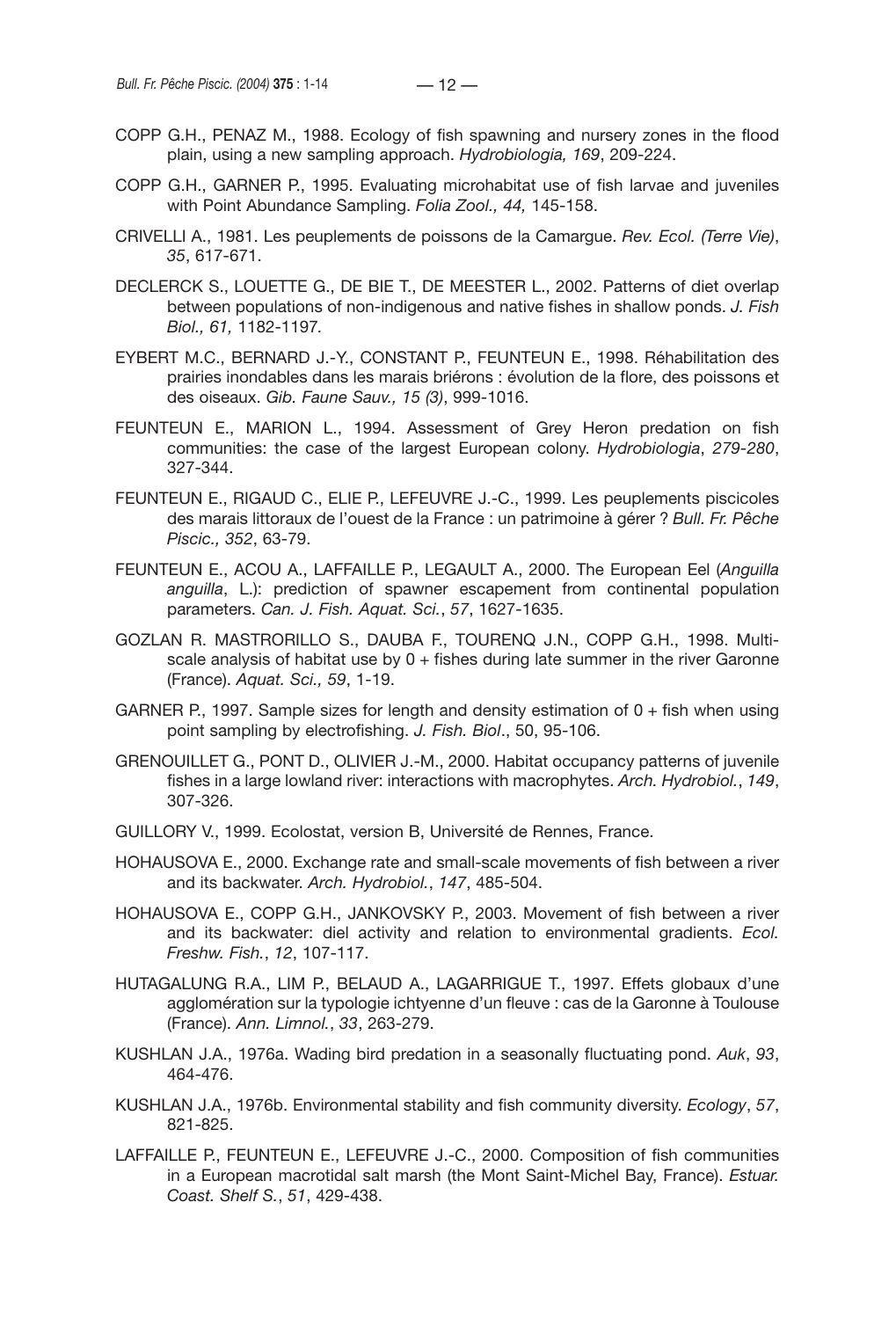- LEFEUVRE J.-C., LAFFAILLE P., FEUNTEUN E., 1999. Do fish communities function as biotic vectors of organic matter between salt marshes and marine coastal waters? *Aquat. Ecol.*, *33*, 293-299.
- LE LOUARN H., FEUNTEUN E., 2001. Le Brochet. Pp. 226-229. *In:* P. KEITH, J. ALLARDI (Coord.). Atlas des poissons d'eau douce de France. Patrimoines Naturels. Muséum National d'Histoire Naturelle, Paris.
- MARIANI S., 2001. Can spatial distribution of ichthyofauna describe marine influence on coastal lagoons? A central Mediterranean case study. *Estuar. Coast. Shelf S.*, *52*, 261-267.
- MARION L., FEUNTEUN E., CARPENTIER A., RIGAUD C., 2000. Feeding strategies modification of Grey Herons (*Ardea cinerea* L.) in response to major decline of preyed fish community's biomass. *Arch. Hydrobiol., Verh. Internat. Ver. Limnol.*, *27*, 1-3.
- MC IVOR C., ODUM W.E., 1988. Food, predation risk, and microhabitat selection in a marsh fish assemblage. *Ecology*, *69*, 1341-1351.
- NELVA A., 1988. Profil écologique du Hotu, *Chondrostoma nasus* (Ostéichtyen, Cyprinidé) dans le Haut-Rhône français : structure d'habitat ponctuel et stationnel. *Acta Oecologica, 9*, 275-296.
- NELVA A., PERSAT H., CHESSEL D., 1979. Une nouvelle méthode d'étude des peuplements ichthyologiques dans les grands cours d'eau par échantillonnage ponctuelle d'abondance. *CR Acad. Sci.*, *289*, 1295-1298.
- NECKLES H.A., MURKIN H.R., COOPER J.H., 1990. Influences of seasonal flooding on macroinvertebrate abundance in wetland habitats. *Freshwater Biol.*, *23*, 311-322.
- NICOLAS Y., PONT D., 1995. Importance d'annexes latérales artificielles pour le recrutement en juvéniles de poissons dans un fleuve aménagé, le Bas-Rhône. *Bull. Fr. Pêche et Piscic., 337/338/339*, 249-257.
- PERSAT H., COPP G.H., 1989. Electrofishing and Point Abundance Sampling for the ichthyology of large rivers. pp. 203-215. *In:* I. COWX (ed.) Developments in Electrofishing, Fishing News Books, Blackwell Scientific Publishing, Oxford.
- POIZAT G., CRIVELLI A., 1997. Use of seasonally flooded marshes by fish in a Mediterranean wetland: timing and demographic consequences*. J. Fish Biol.*, *51*, 106-119.
- PONT D., CRIVELLI A.J., GUILLOT F., 1991. The impact of three-spined sticklebacks on the zooplankton of a previously fish-free pool. *Freshwater Biol.*, *26*, 149-163.
- ROUSSEAU B., NELVA A., PERSAT H., CHESSEL D. 1985. Constitution d'une base de données ichtyologiques par l'échantillonnage ponctuel d'abondance : application aux peuplements du Haut-Rhône français. *Cybium*, *9*, 157-173.
- ROZAS L.P., ODUM W.E., 1987. Use of tidal freshwater marshes by fishes and macrofaunal crustaceans along a marsh stream-order gradient. *Estuaries*, *10*, 36-43.
- ROZAS L.P., ODUM W.E., 1988. Occupation of submerged aquatic vegetation by fishes: testing the role of food and refuge. *Oecologia*, *77*, 101-106.
- SCHLOSSER I.J., 1982. Fish community structure and function along two habitat gradients in a headwater stream. *Ecol. Monogr.*, *52*, 395-414.
- SCHLOSSER I.J., 1995. Dispersal, boundary processes, and trophic-level interactions in streams adjacent to beaver ponds. *Ecology*, *76*, 908-925.